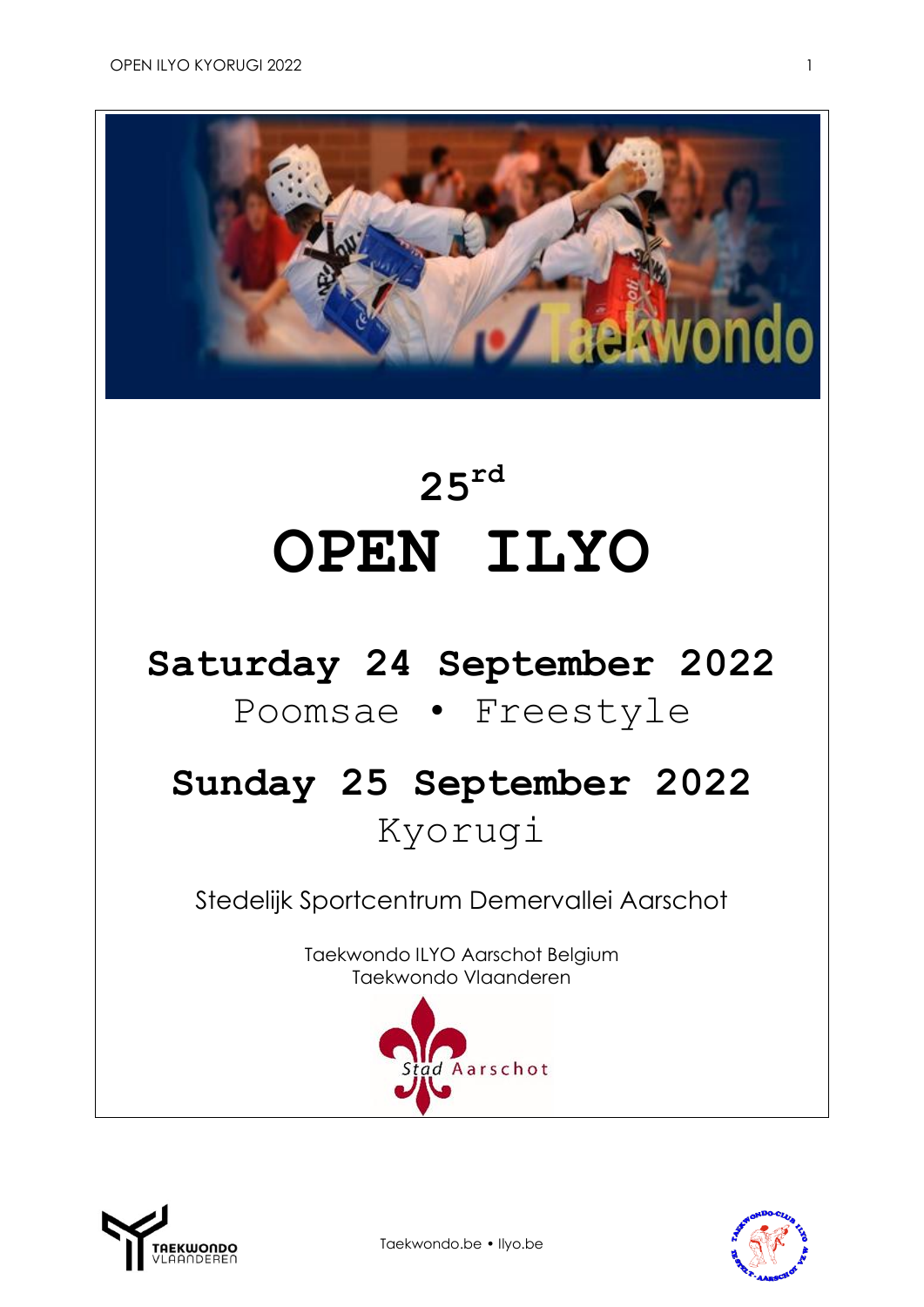#### ORGANIZATION

**[Taekwondo ILYO Aarschot Belgium](http://www.ilyo.be/)**, under the auspices of [Taekwondo Vlaanderen,](http://www.taekwondo.be/) with the cooperation of the sports council and the sports department of Aarschot.

#### **LICENSE**

**Belgian participants:** valid taekwondo license delivered by one of the regional recognized and subsidized uni-sports federation.

**Foreign participants**: valid license of a recognized taekwondo federation that offers WTF taekwondo.

No valid license (with photo/identity card) means no participation.

LIABILITY

All participants participate at their own risk.

ENTRY

**Spectators:** 8€ pp • up to 12 years old free entrance Regulations for spectators: [Intern reglement](https://taekwondo.be/media/123/download) and [Tuchtreglement](https://taekwondo.be/media/254/download) <https://taekwondo.be/media/254/download>

**Coaches**: 0-9 competitors: 1 coach free entrance 10-14 competitors: 2 coaches' free entrance > 15 competitors: 3 coaches' free entrance

Every extra coach needs to pay the entrance fee.

#### LOCATION

Stedelijk Sportcentrum Demervallei • [Demervallei 8, 3200 Aarschot](https://www.google.be/maps/place/Demervallei+8,+3200+Aarschot/@50.9849187,4.8370893,17z/data=!3m1!4b1!4m5!3m4!1s0x47c1434df324361b:0x47328602c990473d!8m2!3d50.983806!4d4.839325?hl=nl) Itinerary: On the highway E314 take exit 22, direction "CENTRUM" and follow the signs" PARKING CENTRUM".

#### INFORMATION

Concerning the organization of the competition: [info@ilyo.be](mailto:info@ilyo.be) •+32 495 71 30 79 (Johan Alles) Concerning the registration of the competitors: [recreatie@taekwondo.be](mailto:recreatie@taekwondo.be) • +32 11 87 09 19 (Annelies Van Hoofstat)

#### REFEREES

Coordinator Kyorugi: Kourosh Mohammadi Moaf • [refereevtb@gmail.com](file:///Z:/Anja/TKDV-wedstrijden/Seizoen%202019-2020/2019.09_OI/refereevtb@gmail.com)

#### REGULATIONS

TKDV/WT-regulations: [www.taekwondo.be • downloads • competitie](https://taekwondo.be/sites/default/files/2021-06/2020.09.20_Wedstrijdreglement_Kyorugi_2021_0.pdf) All competitors must bring their own protection materials.



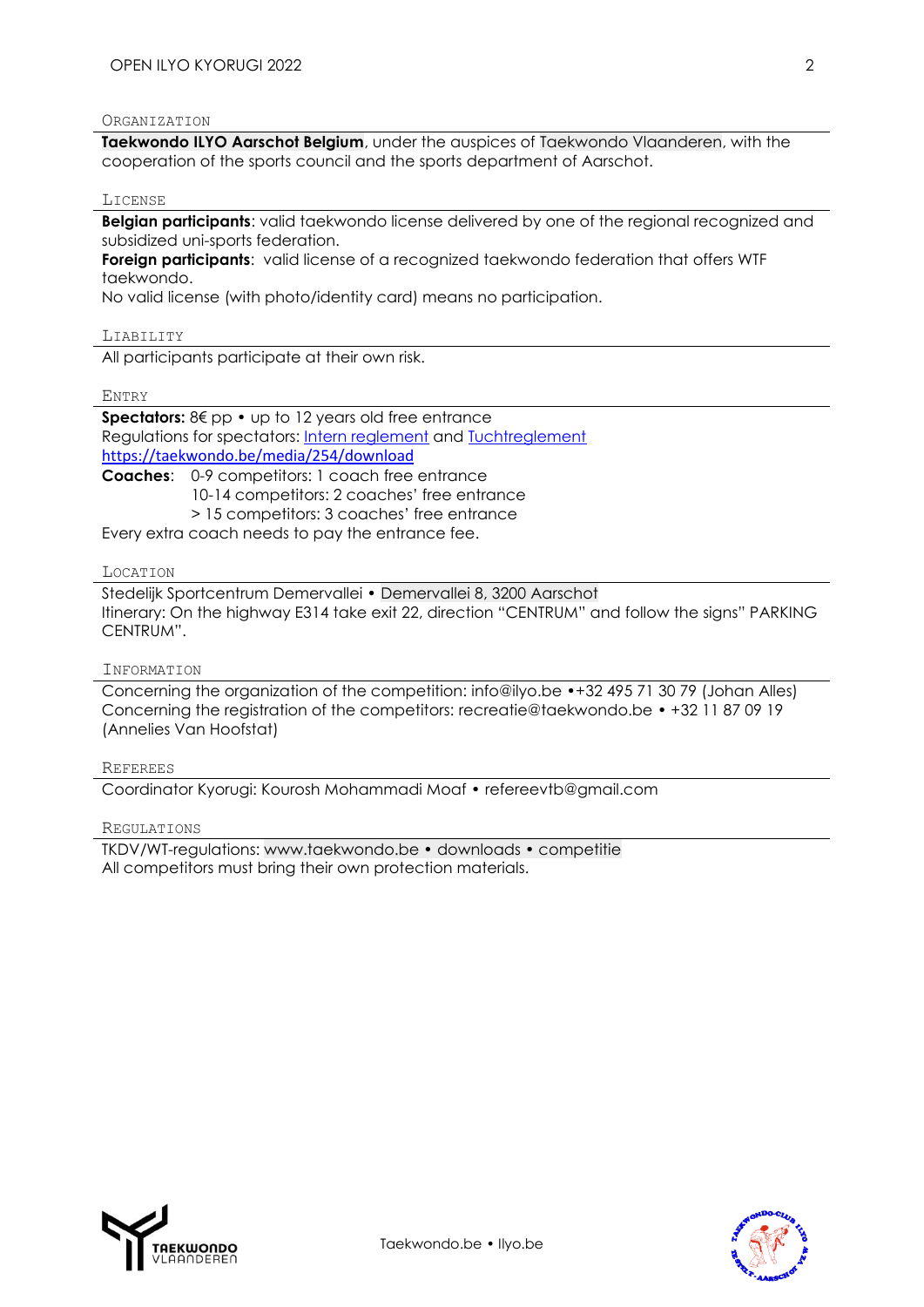#### **CATEGORIES**

Participants can only compete in one category. Categories cannot be combined. **The year of birth is decisive for the category in which the participant will compete:**

|               | Bell*    | Year of birth | <b>Head contact</b> | Mouthpiece | <b>Gloves</b> |
|---------------|----------|---------------|---------------------|------------|---------------|
| Pupils        | $A+B, C$ | 2015-2014     | Forbidden           | Compulsory | Compulsory    |
| <b>Minors</b> | $A+B, C$ | 2013-2011     | Forbidden           | Compulsory | Compulsory    |
| Cadets        |          | 2010-2008     | Forbidden           | Compulsory | Compulsory    |
| Cadets        | $A + B$  | 2010-2008     | Allowed             | Compulsory | Compulsory    |
| Juniors       | $A+B, C$ | 2007-2005     | Allowed             | Compulsory | Compulsory    |
| Seniors       | $A+B, C$ | 2005-1988     | Allowed             | Compulsory | Compulsory    |
| Masters 35+   | $A + B$  | 1987-1973     | Allowed             | Compulsory | Compulsory    |
| Masters 50+   | $A + B$  | 1972          | Allowed             | Compulsory | Compulsory    |

 $*$  A+B = starting from  $4<sup>th</sup>$  kup

 $C = 8$ <sup>th</sup> - 5<sup>th</sup> kup

*A contestant who is in the last year of an age category can take compete in 1higher age category. For example, a minor born in 2011 can participate with the cadets. The head coach chooses, together with the competitor, in which age category to participate. However, this does not apply to pupils, they can only participate in their own age category. Girls and boys can be taken together in the pupils. For the year of birth 2005 a contestant can join the juniors or seniors.*

Weight category: The weight limit will be determined by the criterion of one decimal from the set limit. For example: not exceeding 50kg is defined as up to 50,0kg and 50,1kg which is defined as being over the limit. Up until 99 grams over the weight limit is allowed.

| Category | <b>Sex</b> | Weight                                               |
|----------|------------|------------------------------------------------------|
| Pupils   | $M + F$    | $-20, -22, -24, -26, -28, -30, -32, -34, -36, +36kg$ |
| Minors   | $M + F$    | $-24, -27, -30, -33, -36, -40, -44, -48, -52, +52kg$ |
| Cadets   | Female     | $-29, -33, -37, -41, -44, -47, -51, -55, -59, +59kg$ |
|          | Male       | $-33, -37, -41, -45, -49, -53, -57, -61, -65, +65kg$ |
| Juniors  | Female     | $-42, -44, -46, -49, -52, -55, -59, -63, -68, +68kg$ |
|          | Male       | $-45, -48, -51, -55, -59, -63, -68, -73, -78, +78kg$ |
| Seniors  | Female     | $-46, -49, -53, -57, -62, -67, -73, +73kg$           |
|          | Male       | $-54, -58, -63, -68, -74, -80, -87, +87$ kg          |
| Masters  | Female     | $-49, -57, -67, +67$                                 |
|          | Male       | $-58, -68, -80, +80kg$                               |

#### CHANGING OF CATEGORY

For all changes of categories because of an incorrect subscription (category, belt,) or because of the athlete exceeding the weight limit, an additional cost of **€ 15** must be paid on the spot to the organisation.

One must first present the proof of payment to the technical coordinator so that a new accreditation card can be made. After that one must go to the weigh again within the existing time schedule. If not, one will be disqualified. If after the closure of the weigh-in, there is only one participant in a weight-class, he/she will be regrouped for free in the following weight-class (if present).

#### COACH BADGE

#### **The TKDV, AFBT and/or WTE coach badge is compulsory for Belgian clubs.**

Coaches can enter the competition area only with a valid TKDV/ABFT/ WTE coach badge and with tracking suite and sport shoes. Minimum age: 18 year.



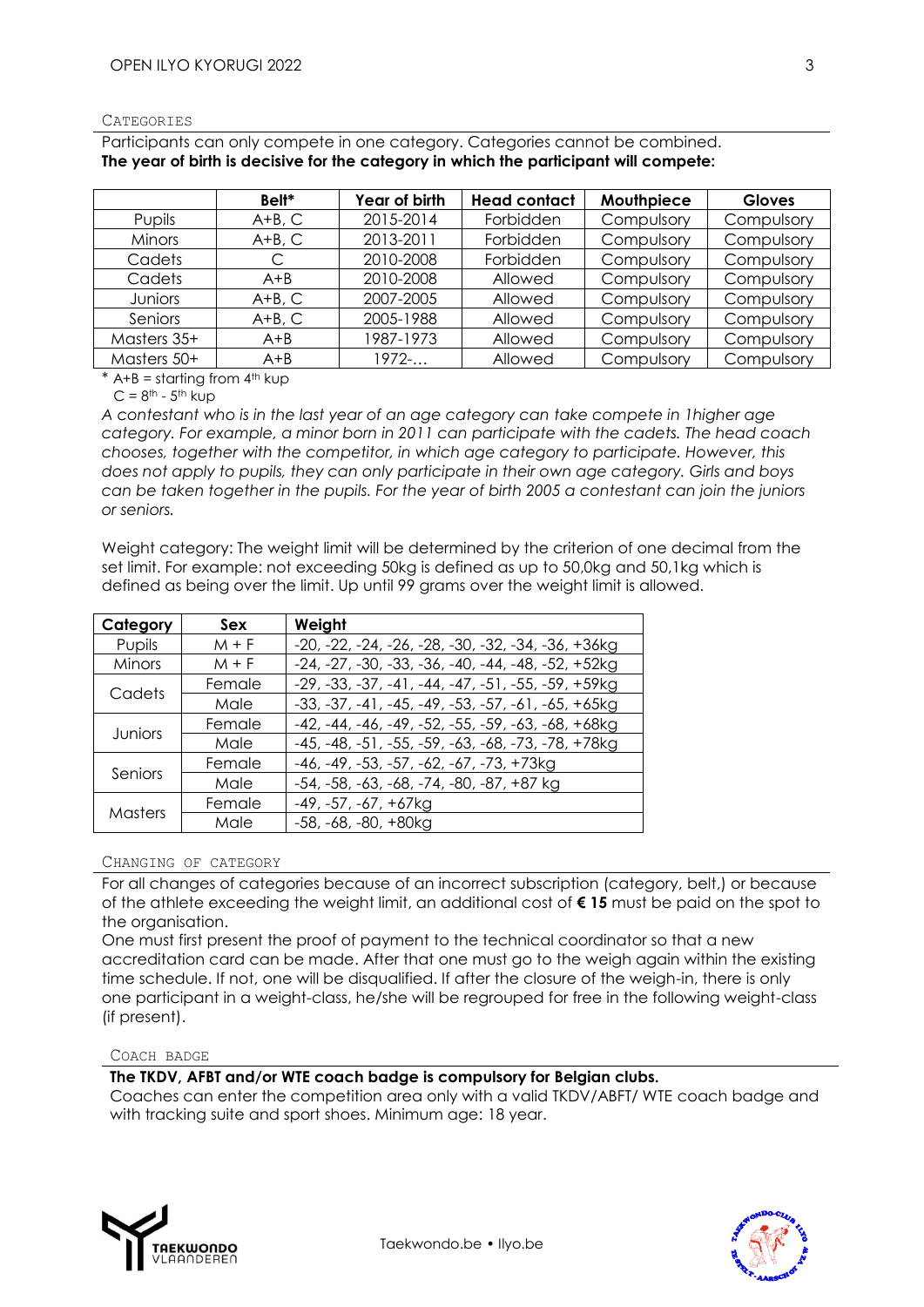TIMETABLE

#### **SATURDAY 24/09/2022**

18:00 - 20:00 Possibility to register + weigh-in

#### **SUNDAY 25/09/2022**

| <b>Pupils • Minors • Cadets C</b> |                                                   |
|-----------------------------------|---------------------------------------------------|
| $08:00 - 09:00$                   | Registration                                      |
| $08:00 - 09:30$                   | Weigh-in (entry for the weigh-in closes at 09:15) |
| 10:00 -14:00                      | Competitions $(+/-)$                              |

#### **Cadets A+B • Juniors • Seniors • Masters**

08:00 - 11:30 Registration 10:30 - 12:00 Weigh-in (entry for the weigh-in closes at **11:45**) 14:00 - 19:00 Competitions (+/-)

Competitors that are too late for the registration or the weigh-in will be declined and will be removed from the competitors list. No refunds possible. The prizes will be distributed immediately on the fields.

#### ELECTRONICSYSTEM: DAEDO

**Cadets A+B and all juniors, seniors and masters**: DAEDO electronic G2 trunk protection and electronic head protection will be provided by the organization.

**Cadets C and all pupils and minors**: DAEDO electronic G2 trunk protection will be provided by the organization.

**Octagonal competition fields / IR international referees**

**Electronic foot protection and other compulsory protection materials must be brought by the participants themselves. Electronic foot protection can be bought on the spot.** 

COMPETITION SYSTEM

All categories : 'best of 3 rounds'

The organizer is authorized to determine and to change the lap times.

| Website           | Martial Events • www.martial.events/en                                      |
|-------------------|-----------------------------------------------------------------------------|
| Deadline          | Sunday 18/09/2022 until 23:59 or until full capacity has been reached (420) |
| Participation fee | Payment in advance for all categories 35 EUR/athlete                        |
|                   | The fee must be on the account of the organization at least 1 day prior to  |
|                   | the competition. Mail your proof of payment to: info@ilyo.be                |
|                   | Payment on the spot: 5 EUR extra per athlete                                |
|                   | There must be a payment for all athletes on the competition list. No refund |
|                   | possible.                                                                   |
| Bank account      | Taekwondo ILYO npo                                                          |
|                   | IBAN: BE59 0017 3190 8526                                                   |
|                   | <b>BIC: GEBABEBB</b>                                                        |
|                   | Reference: club name + KYORUGI + number of participants                     |

PRIZES

Individual: 1st, 2nd and 3rd place.

Team ranking: 1st, 2<sup>nd</sup> and 3<sup>rd</sup> place.

Trophy for the club that travelled the greatest distance: 2019 TC Force BULGARIA

Trophy for the club with the largest number of participants: 2019 Dongji Beringen BELGIUM